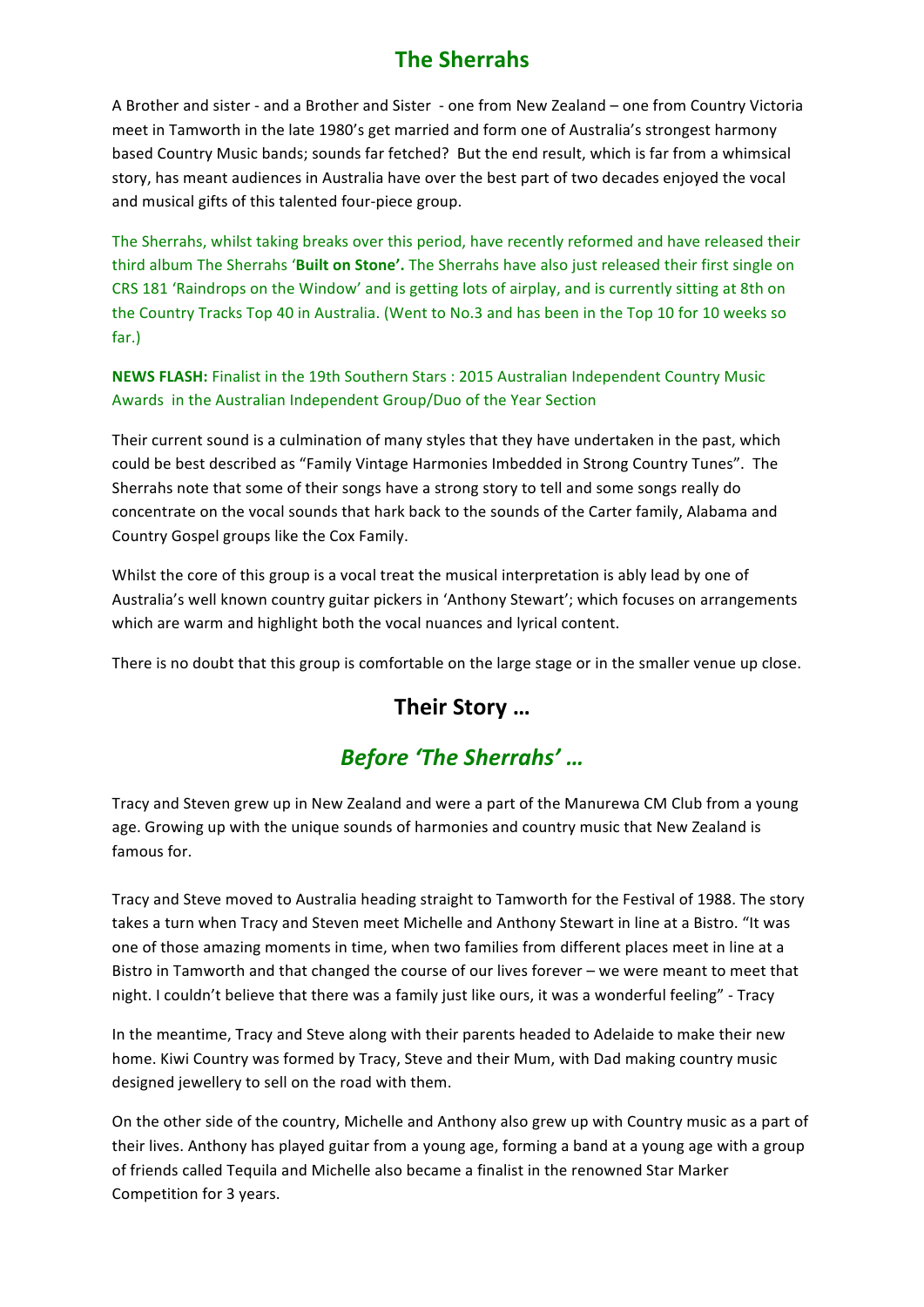"Living in the Gippsland area, Country Music was a great way to be connected with people across the area, have fun and play music" - Michelle

# *When 'The Sherrahs' became a band....*

After both couples got married (Steve married Michelle, then Anthony married Tracy and all settled in Adelaide) they also started to sing together, going to local music events and festivals making lots of friends that remain today.

Originally named Apple Juice, they changed when they connected with Richard Porteous and gained a Contract with ABC Country in 1995 to record Keep In The Light : Gospel and Country Album.

"I remember the day well when we filmed the Video clip for 'When The Harvest is Over'. It was one of the hottest days at Tamworth that January. We were set up in a very small country hall with no air-conditioning. Our makeup was running off our faces, we stood fanning each other with sheets of cardboard. It was an experience I'll never forget", Steven remembers.

The Sherrahs Won South Australian Song of the Year - 1996 (SAMI) South Australian Music Industry Award for Keep In the Light. Then, Tamworth Songwriters Association : TSA : 1997 Songwriters Salute, Gospel Song of the Year : Keep in the Light of the Lord (written Chris Sherrah/Steven Sherrah), The Sherrah Family 22/1/97.

For many years The Sherrahs were one of the main Backing Bands for the South Australian CM Festivals: Riverland CM Festival, Port Pirie CM Festival and many more events in South Australia, Victoria, Tamworth. Culminating in receiving the Adelaide Country Music Club Inc. Industry Award : The Sherrah Family 2003.

The Sherrahs have worked with and mentored young performers through the Country Music Showcase and Junior Country Crossover for a number of years with the Council for Country Music (now known as Country Music SA) plus on an individual basis.

The Sherrahs recorded their second album "Reason and Rhyme" in 2002 as an independent release and was received well by the industry and was a finalist in the independent Country Music awards band section held in Victoria.

The Sherrahs and their families are members of the Marion Church of Christ. They are a part of the music teams and programs that run at their church. Country Gospel Music, Family and Community is at the heart of who they are. They even toured as support to Carter and Carter in 2013 on their South Australian Gospel Tour.

Not a family to do things in halves, Anthony then started his Recording Studio in 2006.

Red Brick Music Recording Studio which has seen countless acts producing records in recent years. https://www.facebook.com/RedBrickMusicRecordingStudio , www.redbrickmusic.net

# *'The Sherrahs' today ...*

The Sherrahs have been very busy with their music of late. This season saw them back at The Tamworth Country Music Festival in 2015. They had a great time performing – putting on their own show, the Carter and Carter Gospel Concert, joining in with fellow South Australian's at the South Australian Showcase, with friends Sandra Humphries and Amber Joy Poulton plus Fanzone and HQ,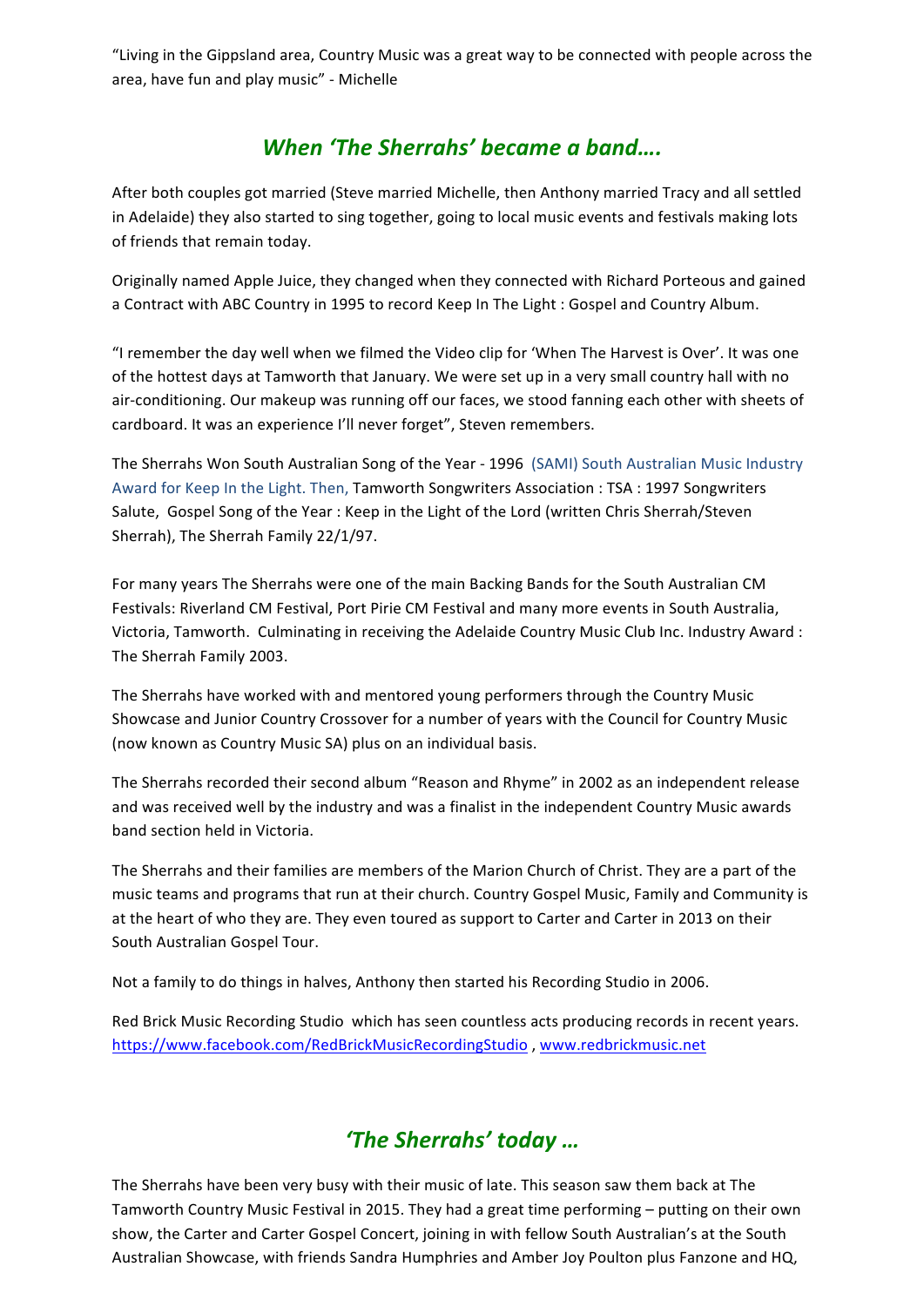making connections with new people and just enjoying the atmosphere and music that Tamworth brings.

April brought about the launch of The Sherrahs 'NEW ALBUM - Built on Stone' – so popular was their album launch – that they had to put on a second show on the same day! They were joined on stage by Paul Orchard on drums, Mick Albeck on fiddle and Kevin Bergen on peddle steel and banjo, plus Chris Sherrah for Sentimental Journey plus the 4 children for Love can build a bridge. They sang all 13 songs from the album – which is a reflection of their style of music, old and new, country and gospel. With both shows booked out  $-$  it was a memorable day and night!

The Sherrahs have just released their first single on CRS 181 'Raindrops on the Window' and is getting lots of airplay, and currently is sitting at 18th on the Country Charts in Australia. Michelle is doing radio interviews and they've recorded some fantastic Radio IDs too.

On top of that, The Sherrahs hit the road to Terang Country Music Festival and Tooleybuc Music Festival and inbetween have been performing at some of the Country Music Clubs in Adelaide, and local performances at their church and surrounding areas.

They are looking forward to keeping this momentum going and meeting some new faces along the way. Please follow what they are up to on Facebook: thesherrahsmusic.

#### *Some Special Moments*

- June 2015 No. 3 Country Tracks Top 40 in Australia for "Raindrops on the Window"
- April 2015 releasing our new album 'Built on Stone'
- Christine Sherrah and Steve Sherrah: song CCMA songwiriting 1992: Just call me tonight
- Recorded "Kiwi Country Tape: Take the Time" 1990
- Anthony and Michelle played at the opening of the Slim Dusty Movie.
- Michelle was a Star Maker Finalist
- As Apple Juice, The Sherrahs won the Frank Harding Memorial Award for Excellence at the Riverland Country Music Festival (1994)
- Gained a Contract with ABC Country in 1995.
- 1999 APRA South Australian Country Song of the year 'Give Me Some Time' written by Steven Sherrah and Richard Porteous.
- 1998 APRA South Australian Country Song of the Year (first year awarded) was 'If you believe' written by Steven Sherrah and Richard Porteous.
- Inducted into the South Australian Country Music Hall of Fame, Barmera Hands of Fame at Barmera, Rocky Page Memorial Tracy Stewart and Steven Sherrah and Christine Sherrah June 2002 Anthony Stewart June 2010

Capital News Review 2105

Built on Stone : The Sherrahs : Independent

The Sherrahs are two families that sing and record together and the vocal and harmonies are always *exquisite and the feeling is infectious. This group mixes their love of country music and gospel into a* timeless collection of songs that will be favourites with true country fans. There's something here for everyone – vintage country classics like Tumbling Tumbleweeds, Hank Williams' I Saw The Light and I'm An Old Cowhand; modern classics like Everybody's Reaching Out for Someone and The Judds' Love Can Build A Bridge; and originals - Just Call Me Tonight and Their Love Was Built On Stone. The *true* highlight of this album is the harmonic blend of voices and as one reviewer said it doesn't